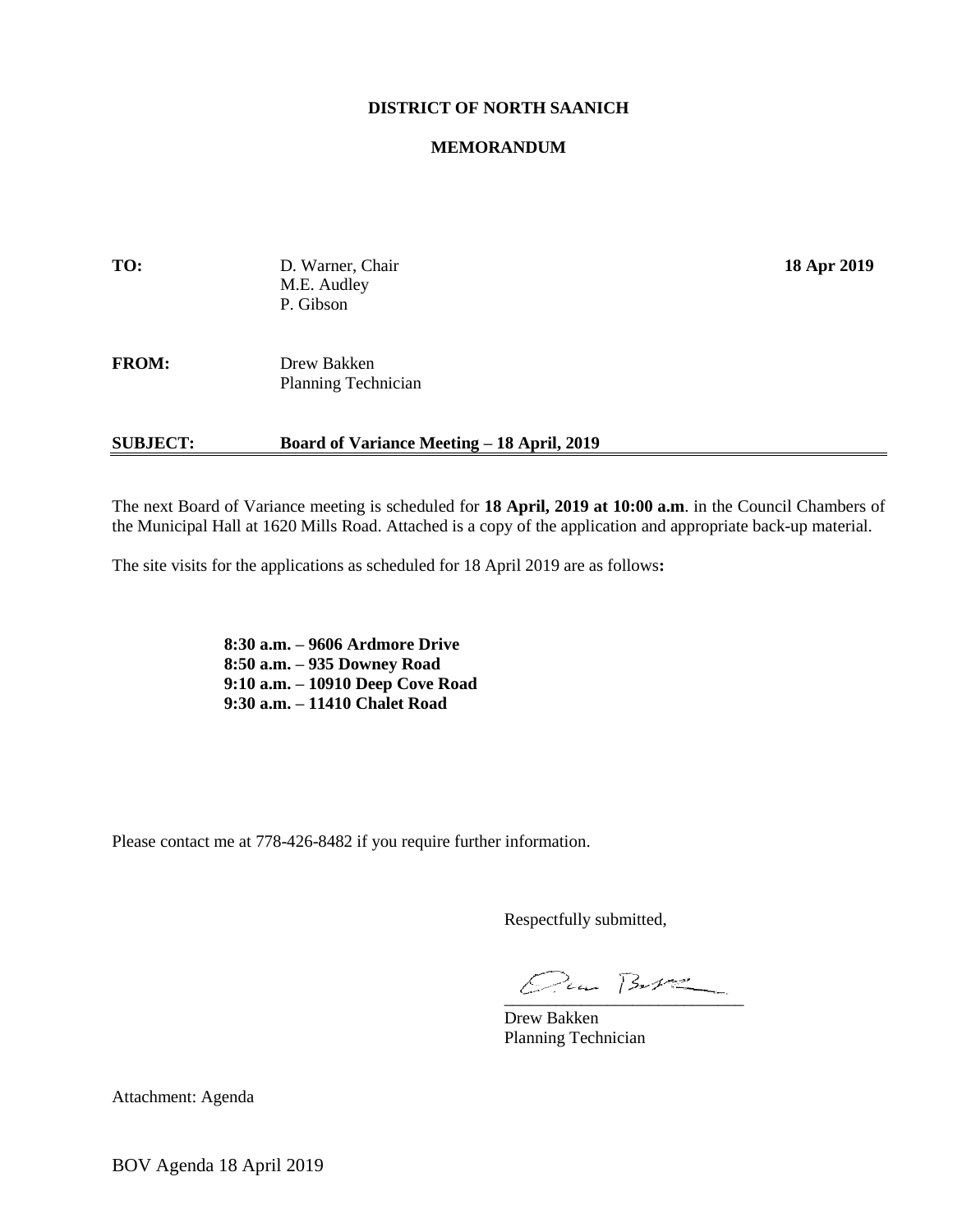#### **DISTRICT OF NORTH SAANICH BOARD OF VARIANCE**

## **AGENDA**

for the meeting to be held on **18 April, 2019 at 10:00 a.m.** in the Council Chambers at 1620 Mills Road, North Saanich

## **1. ADOPTION OF THE AGENDA**

## **2. ADOPTION OF THE MINUTES**

2.1 Board of Variance Minutes for 21 March 2019 and 21 January 2019.

## **3. APPLICATIONS**

### **3.1 9606 Ardmore Drive**

| a) | Location:                                                                          | Lot 6, Block 4, Section 9, Range 2W, Plan VIP1437                                                  |  |  |  |
|----|------------------------------------------------------------------------------------|----------------------------------------------------------------------------------------------------|--|--|--|
|    | Civic Address:                                                                     | 9606 Ardmore Drive                                                                                 |  |  |  |
|    | Applicant/Owner:                                                                   | John Gann                                                                                          |  |  |  |
|    |                                                                                    | Variance: The applicant is requesting permission under Section 542 of the Local Government Act for |  |  |  |
|    |                                                                                    | Board of Variance authorization for a structural alteration to a legally non-conforming            |  |  |  |
|    | structure, in order to rebuild an existing boathouse, in accordance with the plans |                                                                                                    |  |  |  |
|    |                                                                                    | submitted and subject to the registration of a provincial foreshore lease.                         |  |  |  |

**Correspondence**: None received at the printing of the agenda.

#### **3.2 935 Downey Road**

| a)                                                                                            | Location:                                                                                     | Lot W7, Section 17, Range 2W, Plan VIP6228                                                      |  |  |
|-----------------------------------------------------------------------------------------------|-----------------------------------------------------------------------------------------------|-------------------------------------------------------------------------------------------------|--|--|
|                                                                                               | Civic Address:                                                                                | 935 Downey Road                                                                                 |  |  |
|                                                                                               | Applicant/Owner:                                                                              | Jennifer Dahl                                                                                   |  |  |
|                                                                                               |                                                                                               | Variance: The applicant is requesting permission to increase the Maximum Setback from the front |  |  |
| lot line for a principle residential building footprint in a Rural Agricultural 1 (RA-1) Zone |                                                                                               |                                                                                                 |  |  |
|                                                                                               | from 60m to 70m, an increase of 10m or 17%, and to increase the Maximum Setback from          |                                                                                                 |  |  |
|                                                                                               | the front lot line for the rear of a principle residential building in a Rural Agricultural 1 |                                                                                                 |  |  |
|                                                                                               |                                                                                               | (RA-1) Zone from 50m to 60m, an increase of 10m or 20% in accordance with the plans             |  |  |
|                                                                                               | submitted.                                                                                    |                                                                                                 |  |  |
|                                                                                               |                                                                                               |                                                                                                 |  |  |

**Correspondence**: None received at the printing of the agenda.